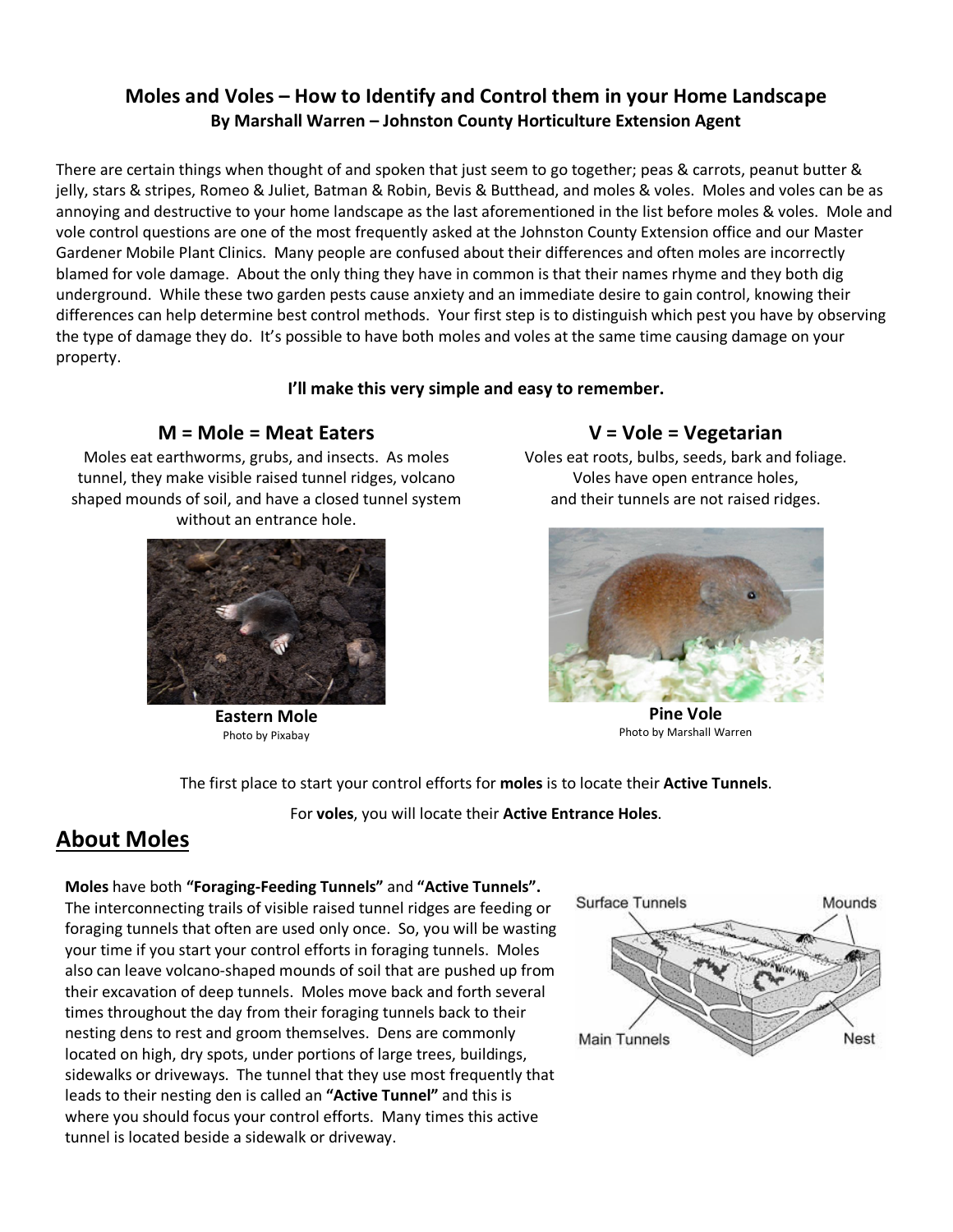

To determine if a mole's tunnel is an active or foraging tunnel you will do the **"Broomstick Test"**. Take a broomstick and poke a hole every 10' apart within the moles' tunnel system. Moles like a closed tunnel system and will repair the opening in their active tunnel within a couple of days whereas they will not repair their foraging tunnels. It's possible to press down all the mole's tunnel system and the tunnel that is raised will be considered active. **Control efforts should only be made in the active tunnel**.

### **About Moles and How to Manage them.**

**A Mole's raised ridge active tunnel along a driveway** Photo by Marshall Warren

Before initiating a control program for moles, be sure that they are truly out of place.

Because of their extensive tunneling and length of the tunnels, it may appear that many moles occupy an area but it's rare for more than 2 or 3 moles to occupy the same burrow system. Moles eat from 70% to 100% of their weight each day. The home range of a mole is large. Three to five moles per acre is considered a high population for most areas. For the most part, moles live in seclusion in their underground burrows and rarely come to the surface. As the weather cools, moles will retreat into their deeper tunnels following their food source.

Moles causing property damage may be trapped by the homeowner under a depredation permit issued by the NC Wildlife Resources Commission. A depredation permit must be obtained prior to setting traps. To obtain a free depredation permit, contact a Wildlife District Biologist or a Wildlife Enforcement Officer in your county. Find a list online at https://www.ncwildlife.org/Have-A-Problem

Success in mole trapping depends largely on the placement and setting of the trap and should only be placed in their active tunnel. Moles are very suspicious of any foreign objects in their runways. If any portion of a trap is exposed in the tunnel opening, moles will certainly detect it and will desert that part of the runway or will tunnel around or under the trap. Success is not often achieved on the first try. You must be persistent when dealing with these critters. If traps remain un-sprung after a week or so, start the process over again.

It's legal for property owners to use appropriate pesticide baits. Some mole baits mimic their food source, such as the "gummy worm" or "mole gel" type baits. Mole baits can be used on the eastern mole and hairy-tailed mole without a depredation permit. However, the star-nosed mole is considered "non-game" and a pesticide cannot be used on them. Mole baits are only effective when placed in a mole's active tunnel system.

Search link for a list of mole baits that are labeled non-restricted use for homeowners: http://www.kellysolutions.com/nc/showproductsbypest.asp?Pest\_ID=VKCCAAA01

There are some products on the market labeled to deter moles. These contain castor oil concentrate that is diluted with water and sprayed over the area moles are located. These products claim to make moles leave the area. Keep in mind that they do not remove the food source or kill moles. After treatment stops moles could return.

Perimeter barriers and exclusion methods made from sheet metal or hardware cloth can be used to prevent moles from entering unwanted areas. Some electronic, magnetic, and vibrational devices have been promoted as being effective in frightening or repelling moles. None, however, have been proven effective.

In the past, insecticides frequently were applied to lawns in an attempt to reduce populations of various beetle grubs, which are a major food of moles. The assumption used to justify this approach was that with a reduced food supply, moles would leave the area. This can give some control, however, applications of insecticide rarely were effective in removing all potential food sources.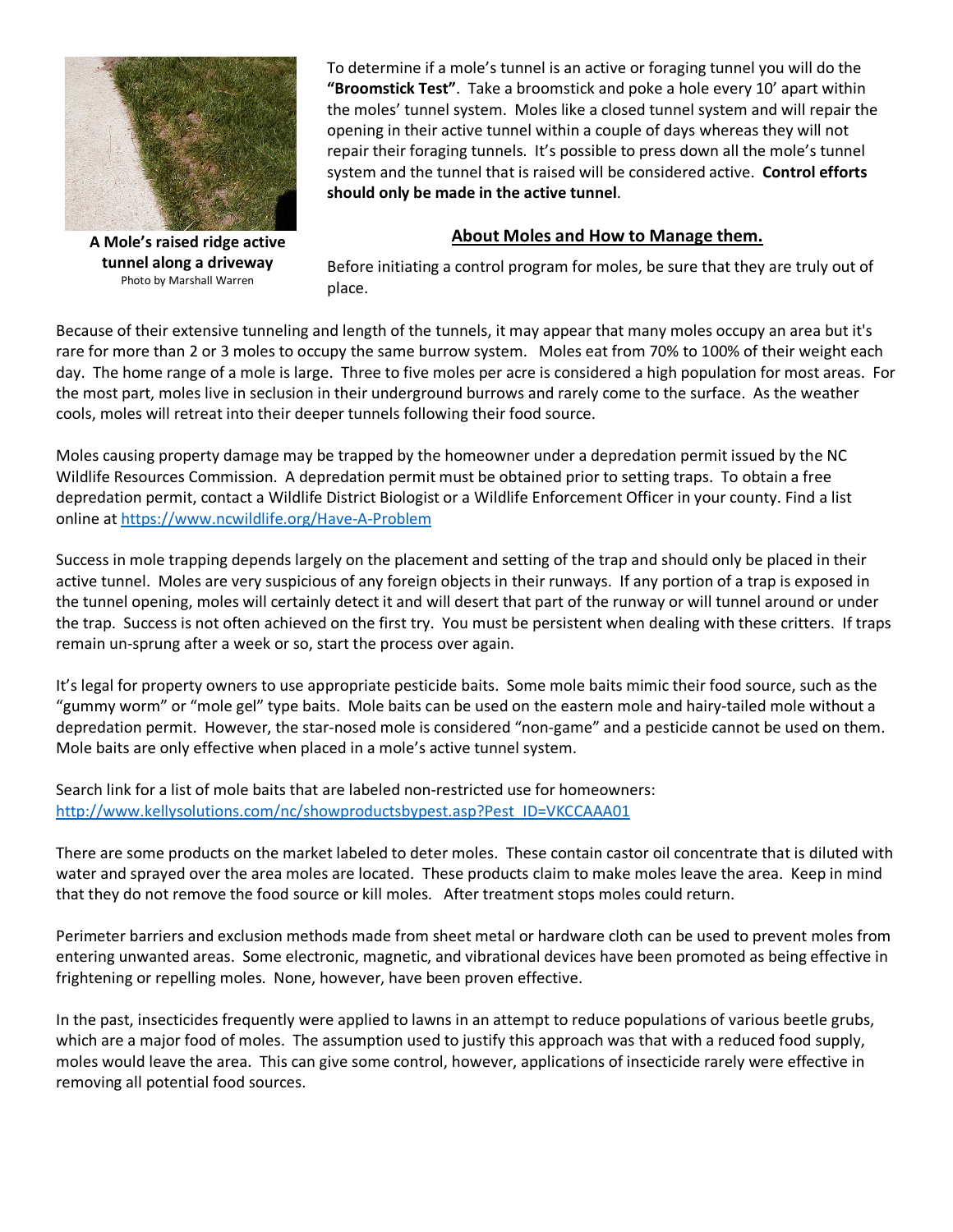# **About Voles**

Voles are compact rodents with stocky bodies, short legs, and short tails and are active throughout the year. We have two species that damage turf and ornamental plants in North Carolina: pine voles, *Microtus pinetorum*, and meadow voles, *Microtus pennsylvanicus*. Pine voles have reddish brown fur, a short tail and are slightly smaller than meadow voles, while meadow voles have dark brown fur and a tail slightly longer than its hind legs. With favorable conditions, voles are perhaps the most prolific of all rodents and can produce from five to ten litters per year, with an average of five young per litter. Gestation is only 21 days, and young voles are sexually mature in a month or two and may live up to two years.

Pine voles spend most of their life feeding on roots underground in burrow systems, and may come above ground at night to feed on fruit and tender green vegetation. A pine vole tends to stay in an area as small as 1,000 square feet for its entire life.



Pine voles cause damage by eating flower bulbs, stems of woody plants, and roots. Careful observation beneath damaged vegetation may reveal entrance holes, and a network of tunnels and feces. The trunks of small trees, shrubs, and perennials may be severed from the roots, making it possible to pull the top of the plant out of the soil, or the plant may fall over by itself. When the damage is extensive, the plant will be severely weakened and die due to root damage or disease organisms.

**Pine Vole** photo by Marshall Warren



**Meadow Vole grassy pathway**



**Meadow Vole**

Meadow voles spend most of their lives foraging above ground, chewing well-defined, visible surface runways through turf with many tunnels and burrow entrances. The typical habitat for meadow voles is a grassy meadow, particularly in places where grasses grow in clumps. Check for feces at the base of large clumps of grass. They forage in areas of about 10,000 square feet and have larger home ranges than pine voles and may travel as far as  $\frac{1}{4}$ -mile in a week. Most activity occurs at dawn and dusk.

Typically, meadow voles eat plant roots as well as girdle trees and saplings at the ground line. Girdling completely around the tree trunk kills the plant, so any indication of above ground damage is cause for instituting a control program. Their damage is especially evident during winter's with snow cover, where hidden from predators, they make grassy pathways, consume roots, girdle tree trunks to the point that shrubs may topple over.





**Meadow Vole damage in lawn after snow melt**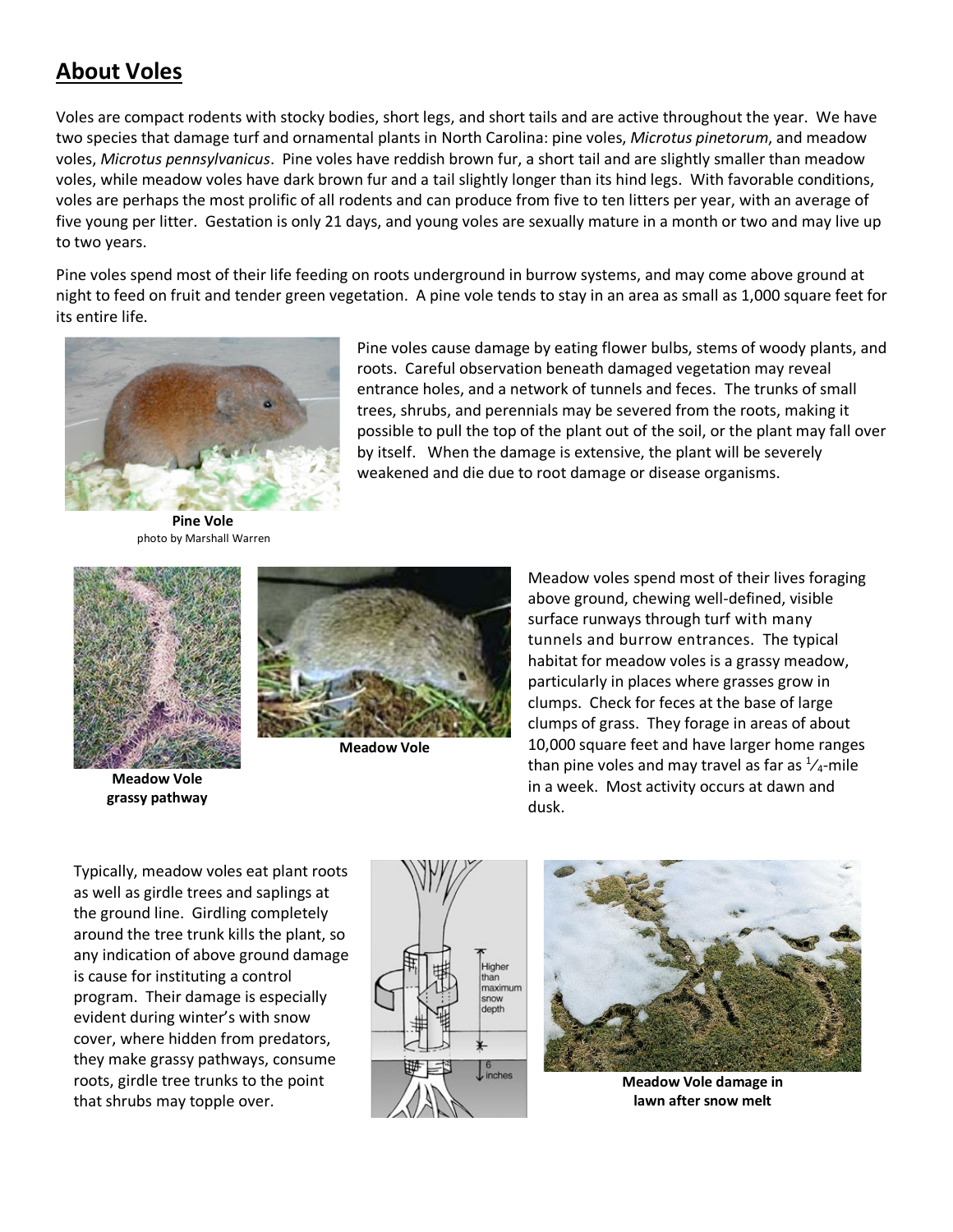## **Testing for Voles**

The first place to start your control efforts for **voles**, is to locate their **Active Entrance Holes**, as there may be burrows and tunnels in your yard that are no longer active. The **"Apple Sign Test"** was developed to detect vole populations before damage becomes severe and reduces the exposure of nontarget animals to control activities. Because the test shows where control is needed, areas without voles are not treated, saving time, money, and environmental risk.



**Pine vole entrance hole within hardwood mulch** photo by Marshall Warren



**Vole activity under stepping stones** photo by Marshall Warren

### How to identify **Active Entrance Holes** by conducting the **"Apple Sign Test".**

- Make a map of your property to record areas of highest vole activity.
- Carefully move mulch searching for entrance holes, and narrow trenches.
- Probe gently with your fingers or a stick to locate burrows a few inches under-ground.
- Where you see signs of vole activity, (open entrance holes and runways), place ordinary plant nursery pots or similar container upside down at 10' to 15' intervals with a fresh piece of sliced apple under each pot.
- After 24 hours, remove the pot and check for signs of vole activity. If the apple has not been removed or eaten, cover the apple again and check in a few more days. If the apple has not been eaten after the second check, then you can assume there is no activity in this area. *(Note: moles don't eat apples)*



**"Apple Sign" Test** photo by Marshall Warren

### *(Note: If ants are preventing you from having a successful Apple Sign Test, then remove the apple and substitute about a tablespoon of a mixture of various bird seeds under the pot. Re-check in a couple of days for vole activity.)*

If you are having trouble finding entrance holes but can probe with your finger and find underground tunnels, create a hole in the tunnel and place a shingle or board on the ground over the hole. Wait 5 days and then place an apple slice under the shingle within the hole. Check it in a couple of days, and if the apple has been eaten or removed, then this is considered an active vole tunnel.

To monitor for meadow voles, the shingle must be rounded in a tent-like fashion or propped up 3 to 4 inches off the ground over an entrance hole or a grassy pathway, so that the animal can go under it. After five days, place a small slice of apple under each shingle. After 24 hours, check to see if the apple has been removed or eaten. You may leave the shingles in place for future monitoring. When monitoring has been completed, a control action can be directed to the locations where vole damage may occur rather than to the entire planting.



**Tunnels made by pine voles under a shingle at an IPM monitoring site. NCSU**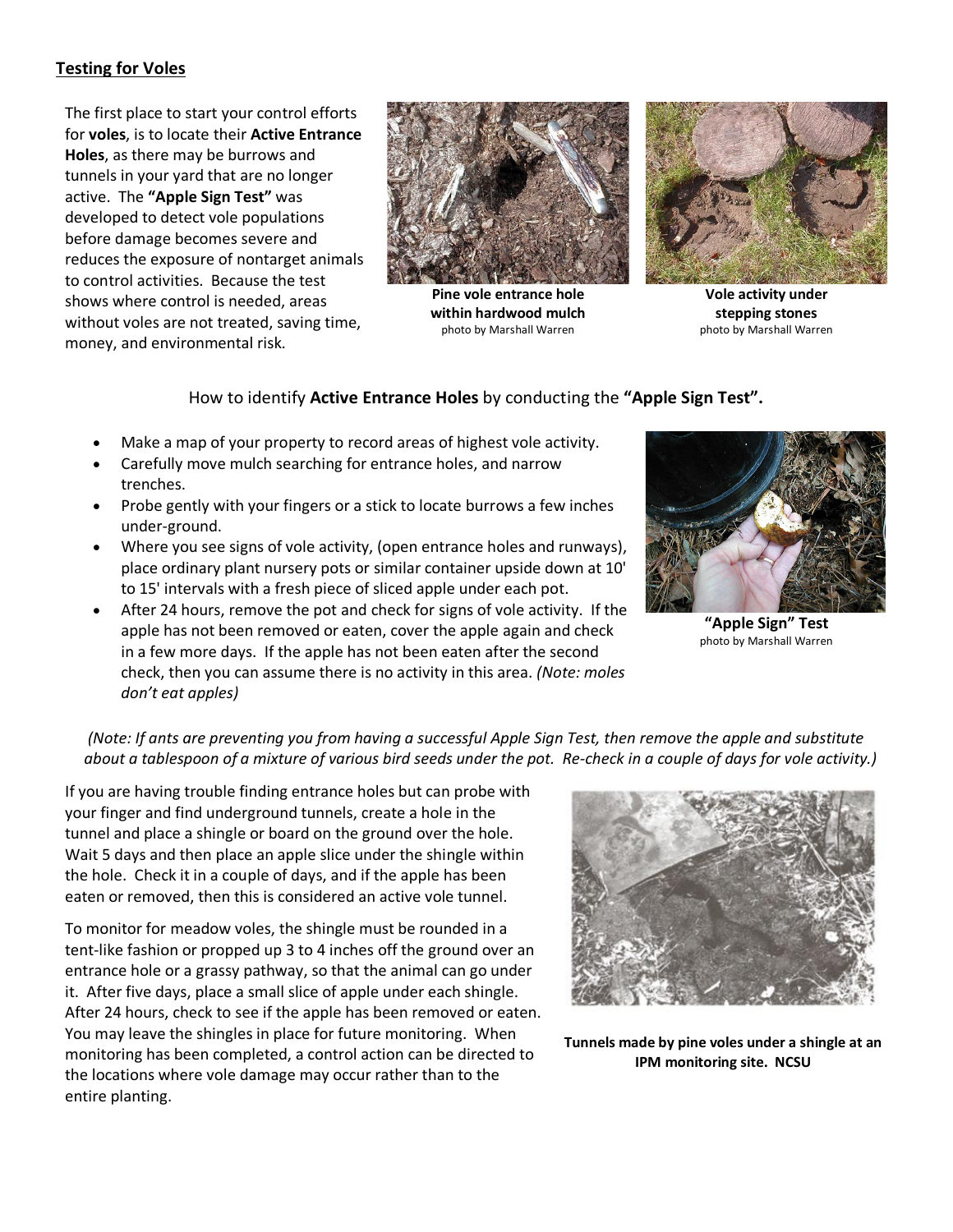### **Management Strategies for Voles – non-lethal**

Cultural methods include eliminating weeds, ground cover, litter, removal of excess mulch, thatch, and mowing regularly. Encourage natural predators (snakes, hawks), or provide physical barriers like hardware cloth cages, gravel or PermaTill® worked into the soil around the roots or when planting.

There are two chemicals approved for use in by EPA for repelling voles. These two repellents may contain thiram (a fungicide) or capsaicin (an ingredient that makes chili peppers hot), and act by altering the taste of plants and making them unpalatable to voles. Although these repellents may provide temporary protection for plants, their effectiveness is usually short-lived. Voles may become accustomed to such repellents and forage on plants even after treatment.

You may trap and release moles and voles to another property only if you have a depredation permit and written permission from the landowner of the property where you want to release the animal. This includes any public properties.

### **Management Strategies for Voles - Lethal Control**

There are approved rodenticides used to control voles but must be applied in specific protected bait stations to minimize the hazards to non-target species. Bait stations should only be placed at active vole entrance holes or active runways. Some types of vole bait stations are placed on top of the ground but under the mulch for below ground vole foraging activity (Pine voles), and for above ground foraging activity (Meadow voles), bait stations should be placed on top of the ground.

For pine vole control, place bait in bait stations once a week for 4-5 weeks until no more bait is removed. For meadow voles, replenish bait in the stations every 3-4 days until no more bait is removed. Follow label directions for bait application. Complete the "Apple Sign Test" 21 to 30 days after rodenticide application to make sure all voles were controlled.

As a regular practice, complete the Apple Sign Test once in the fall and once in early spring to detect vole activity. Voles can move into an area that was previously controlled from surrounding areas after 6 months.

Voles causing property damage may be trapped by the homeowner under a depredation permit as described above with moles. Mouse snap traps can be used to control a small population by placing the trap beside active entrance holes at 10-foot intervals throughout the damaged planting, or perpendicular to an active runway with the trigger end in the runway. A peanut butter-oatmeal mixture or apple slices make good baits. The trap should be covered by a shingle or pot to prevent pets and birds from injury. Voles are easiest to trap in fall and late winter. Traps should be checked daily and reset until no voles are caught for a week. In large landscaped areas, concentrate trapping in a particular plant bed, achieve control, and then move the trapping effort to another area. If vole population is high, trapping may not be effective since meadow voles have much larger home ranges than pine voles. It is impractical for homeowners to control meadow voles by trapping.

#### **Vole Baits registered for home use in NC that are not considered a Restricted Use pesticide:**

Anticoagulant baits are slow-acting toxicants requiring from 5 to 15 days to take effect. Multiple feedings are needed for most anticoagulants to be effective. Rodenticides can be used to control voles but must be applied in specific locations out of reach of children, pets, domestic animals, and nontarget wildlife, or in tamper-resistant bait stations.

**Baits Labeled for pine and meadow vole control-** an antidote is available for these types of bait. (Vitamin K)

Kaput Rat, Mouse & Vole Bait - Warfarin Kaput Combo Bait Mini Blocks - Warfarin & imidacloprid for flea control Kaput Combo Bait Pellets - Warfarin & imidacloprid for flea control